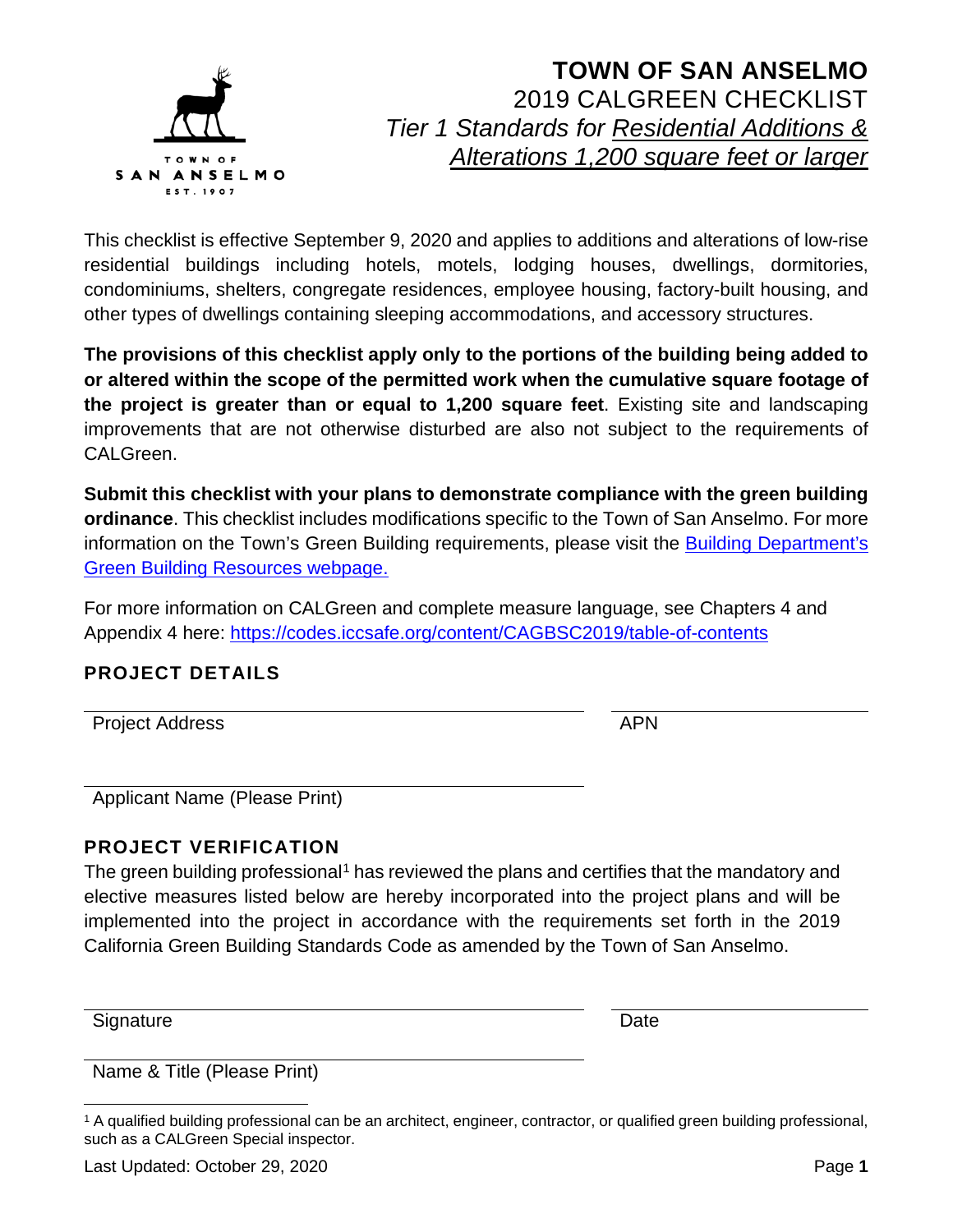

| <b>CALGREEN MEASURE</b><br>ALL MEASURES ARE MANDATORY UNLESS NOT IN PROJECT SCOPE                                                                                                                                                                                                                                                                                                                 | <b>COMPLETED?</b><br>(YES OR N/A) |
|---------------------------------------------------------------------------------------------------------------------------------------------------------------------------------------------------------------------------------------------------------------------------------------------------------------------------------------------------------------------------------------------------|-----------------------------------|
| 4.106.2 A plan is developed and implemented to manage stormwater runoff from<br>the construction activities through compliance with the Town's Homeowner's Guide<br>to Stormwater Management.<br>Plan sheet reference (if applicable):                                                                                                                                                            | $\Box$ YES<br>$\Box$ N/A          |
| 4.106.3 Construction plans shall indicate how site grading or a drainage system will<br>manage all surface water flows to keep water from entering buildings.<br>Plan sheet reference (if applicable):                                                                                                                                                                                            | $\Box$ YES<br>$\Box$ N/A          |
| 4.106.4.1 One- and two-family dwellings, and townhouses with attached<br>private garages. If the project scope includes an upgrade of the electrical service<br>panel, achieve Level 2 EV readiness including a raceway and dedicated 208/240-<br>volt branch circuit, as required in the Town of San Anselmo Municipal Code,<br><b>Chapter 9-19.050</b><br>Plan sheet reference (if applicable): | $\Box$ YES<br>$\Box$ N/A          |
| 4.106.4.2 Multifamily dwellings and hotels/motels. If the project scope includes<br>an upgrade of the electrical service panel or modification of the parking lot, comply<br>with EV Readiness requirements outlined in the Town of San Anselmo Municipal<br>Code, Chapter 9-19.050.<br>Plan sheet reference (if applicable):                                                                     | $\Box$ YES<br>$\Box$ N/A          |
| A4.106.2.3 Displaced topsoil shall be stockpiled for reuse in a designated area and<br>covered or protected from erosion.<br>Plan sheet reference (if applicable):                                                                                                                                                                                                                                | $\Box$ YES<br>$\Box$ N/A          |
| A4.106.4 Permeable paving is utilized for not less than 20 percent of the total<br>parking, walking, or patio surfaces.<br>Plan sheet reference (if applicable):                                                                                                                                                                                                                                  | $\Box$ YES<br>$\Box$ N/A          |
| A4.106.5 Roofing materials shall have a minimum 3-year aged solar reflectance<br>and thermal emittance or a minimum Solar Reflectance Index (SRI) equal to or<br>greater than the values specified in Tables A4.106.5.1(3).<br>Plan sheet reference (if applicable):                                                                                                                              | □ YES<br>$\Box$ N/A               |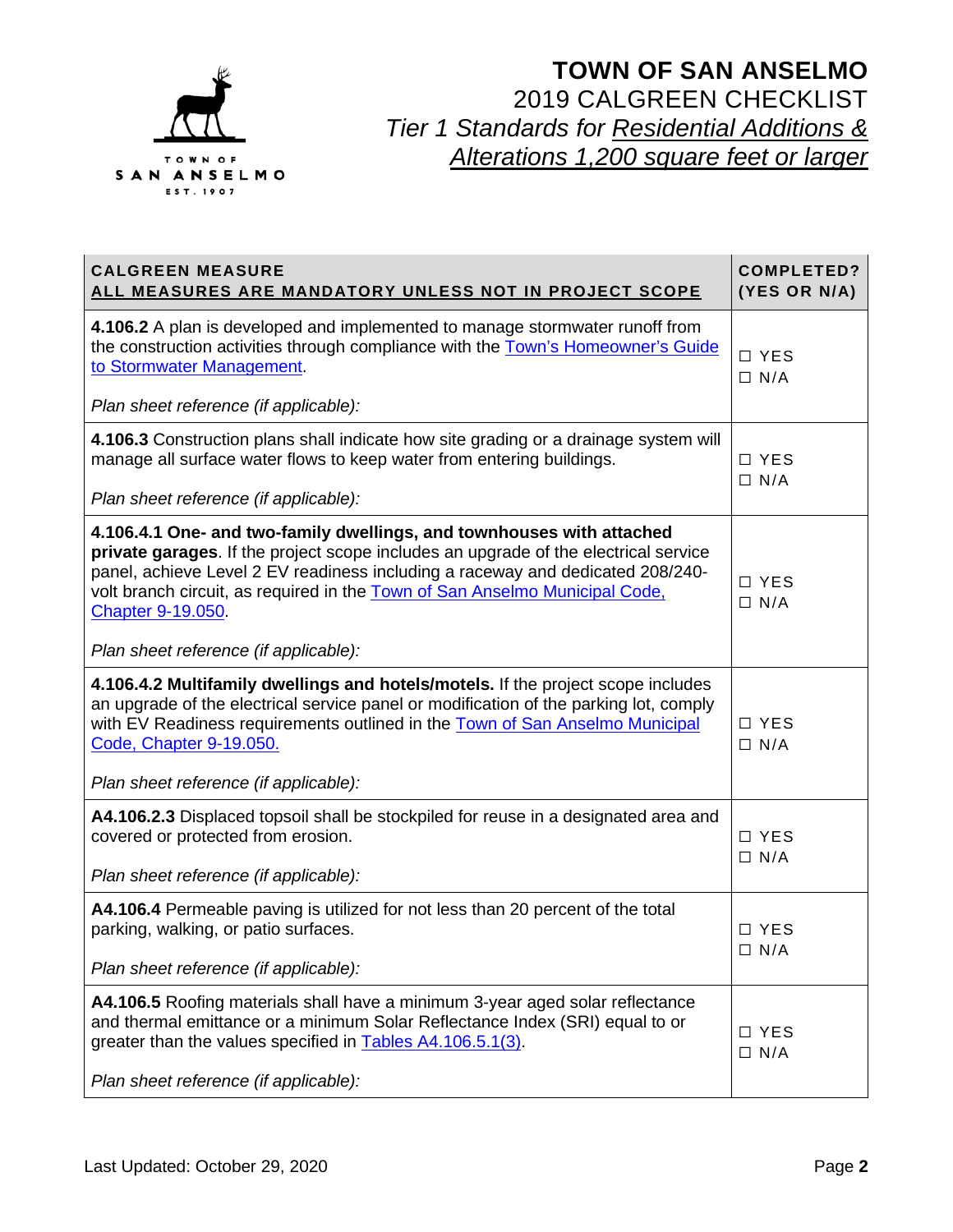

| <b>CALGREEN MEASURE</b><br><u>ALL MEASURES ARE MANDATORY UNLESS NOT IN PROJECT SCOPE</u>                                                                                                                                                                                                     | <b>COMPLETED?</b><br>(YES OR N/A) |
|----------------------------------------------------------------------------------------------------------------------------------------------------------------------------------------------------------------------------------------------------------------------------------------------|-----------------------------------|
| A4.1 Elective 1 - SELECTED FROM CALGREEN APPENDIX A4.1:                                                                                                                                                                                                                                      | □ YES<br>$\Box$ N/A               |
| A4.1 Elective 2 - SELECTED FROM CALGREEN APPENDIX A4.1:                                                                                                                                                                                                                                      | $\Box$ YES<br>$\Box$ N/A          |
| 4.201.1 Building meets or exceeds the requirements of the California Building<br><b>Energy Efficiency Standards.</b>                                                                                                                                                                         | $\Box$ YES<br>$\Box$ N/A          |
| Plan sheet reference (if applicable):                                                                                                                                                                                                                                                        |                                   |
| 4.303.1 Plumbing fixtures (water closets and urinals) and fittings (faucets and<br>showerheads) installed in residential buildings shall comply with the prescriptive<br>requirements of Sections 4.303.1.1 through 4.303.1.4.4.                                                             | $\Box$ YES<br>$\Box$ N/A          |
| Plan sheet reference (if applicable):                                                                                                                                                                                                                                                        |                                   |
| 4.303.1.4.3 Metering faucets in residential buildings shall not deliver more than 0.2<br>gallons per cycle.                                                                                                                                                                                  | $\Box$ YES<br>$\Box$ N/A          |
| Plan sheet reference (if applicable):                                                                                                                                                                                                                                                        |                                   |
| 4.303.2 Plumbing fixtures and fittings required in Section 4.303.1 shall be installed<br>in accordance with the California Plumbing Code and shall meet the applicable<br>referenced standards.                                                                                              | $\Box$ YES<br>$\Box$ N/A          |
| Plan sheet reference (if applicable):                                                                                                                                                                                                                                                        |                                   |
| 4.304.1 Residential developments shall comply with local ordinance, MMWD's<br>Landscape Requirements, or the current California Department of Water Resources<br>Model Water Efficient Landscape Ordinance (MWELO), whichever is more<br>stringent.<br>Plan sheet reference (if applicable): | $\Box$ YES<br>$\Box$ N/A          |
|                                                                                                                                                                                                                                                                                              |                                   |
| A4.3 Elective 1 - SELECTED FROM CALGREEN APPENDIX A4.3:                                                                                                                                                                                                                                      | $\Box$ YES<br>$\Box$ N/A          |
| A4.3 Elective 2 - SELECTED FROM CALGREEN APPENDIX A4.3:                                                                                                                                                                                                                                      | $\Box$ YES<br>$\Box$ N/A          |
| A4.405.3 Postconsumer or preconsumer recycled content value (RCV) materials<br>are used on the project, not less than a 10 percent recycled content value.                                                                                                                                   | $\Box$ YES<br>$\Box$ N/A          |
| Plan sheet reference (if applicable):                                                                                                                                                                                                                                                        |                                   |

Last Updated: October 29, 2020 **Page 3**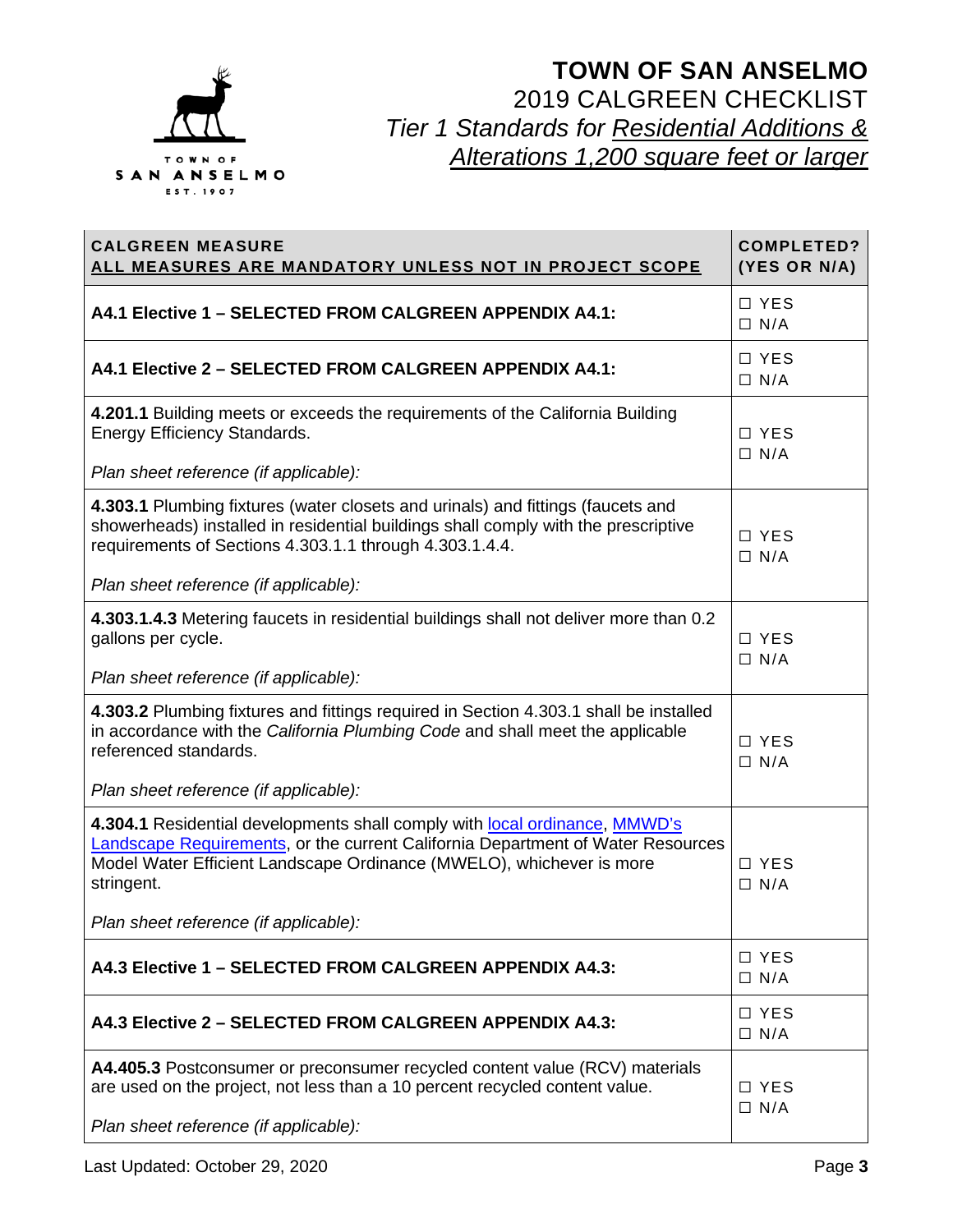

| <b>CALGREEN MEASURE</b><br>ALL MEASURES ARE MANDATORY UNLESS NOT IN PROJECT SCOPE                                                                                                                                                                                                                                                                                                                                                              | <b>COMPLETED?</b><br>(YES OR N/A) |
|------------------------------------------------------------------------------------------------------------------------------------------------------------------------------------------------------------------------------------------------------------------------------------------------------------------------------------------------------------------------------------------------------------------------------------------------|-----------------------------------|
| 4.406.1 Annular spaces around pipes, electric cables, conduits, or other openings<br>in plates at exterior walls shall be protected against the passage of rodents by<br>closing such openings with cement mortar, concrete masonry or similar method<br>acceptable to the enforcing agency.<br>Plan sheet reference (if applicable):                                                                                                          | $\Box$ YES<br>$\Box$ N/A          |
| 4.408.1 Recycle and/or salvage for reuse a minimum of 65 percent of the                                                                                                                                                                                                                                                                                                                                                                        |                                   |
| nonhazardous construction and demolition waste in accordance with the reporting<br>standards outlined by Zero Waste Marin.                                                                                                                                                                                                                                                                                                                     | $\Box$ YES<br>$\Box$ N/A          |
| Plan sheet reference (if applicable):                                                                                                                                                                                                                                                                                                                                                                                                          |                                   |
| A4.408.1 Construction waste generated at the site is diverted to recycle or salvage<br>in compliance with at least a 65 percent reduction. Any mixed recyclables that are<br>sent to mixed-waste recycling facilities shall include a qualified third party verified<br>facility average diversion rate. Verification of diversion rates shall meet minimum<br>certification eligibility guidelines, acceptable to the local enforcing agency. | □ YES<br>$\Box$ N/A               |
| Plan sheet reference (if applicable):                                                                                                                                                                                                                                                                                                                                                                                                          |                                   |
| 4.410.1 An operation and maintenance manual shall be provided to the building<br>occupant or owner.<br>Plan sheet reference (if applicable):                                                                                                                                                                                                                                                                                                   | $\Box$ YES<br>$\Box$ N/A          |
| 4.410.2 Where 5 or more multifamily dwelling units are constructed on a building                                                                                                                                                                                                                                                                                                                                                               |                                   |
| site, provide readily accessible areas that serve all buildings on the site and is<br>identified for the depositing, storage and collection of non-hazardous materials for<br>recycling, including (at a minimum) paper, corrugated cardboard, glass, plastics,<br>organic waste, and metals or meet a lawfully enacted local recycling ordinance if<br>more restrictive.                                                                      | $\Box$ YES<br>$\Box$ N/A          |
| Plan sheet reference (if applicable):                                                                                                                                                                                                                                                                                                                                                                                                          |                                   |
| A4.4 Elective 1 - SELECTED FROM CALGREEN APPENDIX A4.4:                                                                                                                                                                                                                                                                                                                                                                                        | □ YES<br>$\Box$ N/A               |
| A4.4 Elective 2 - SELECTED FROM CALGREEN APPENDIX A4.4:                                                                                                                                                                                                                                                                                                                                                                                        | $\Box$ YES<br>$\Box$ N/A          |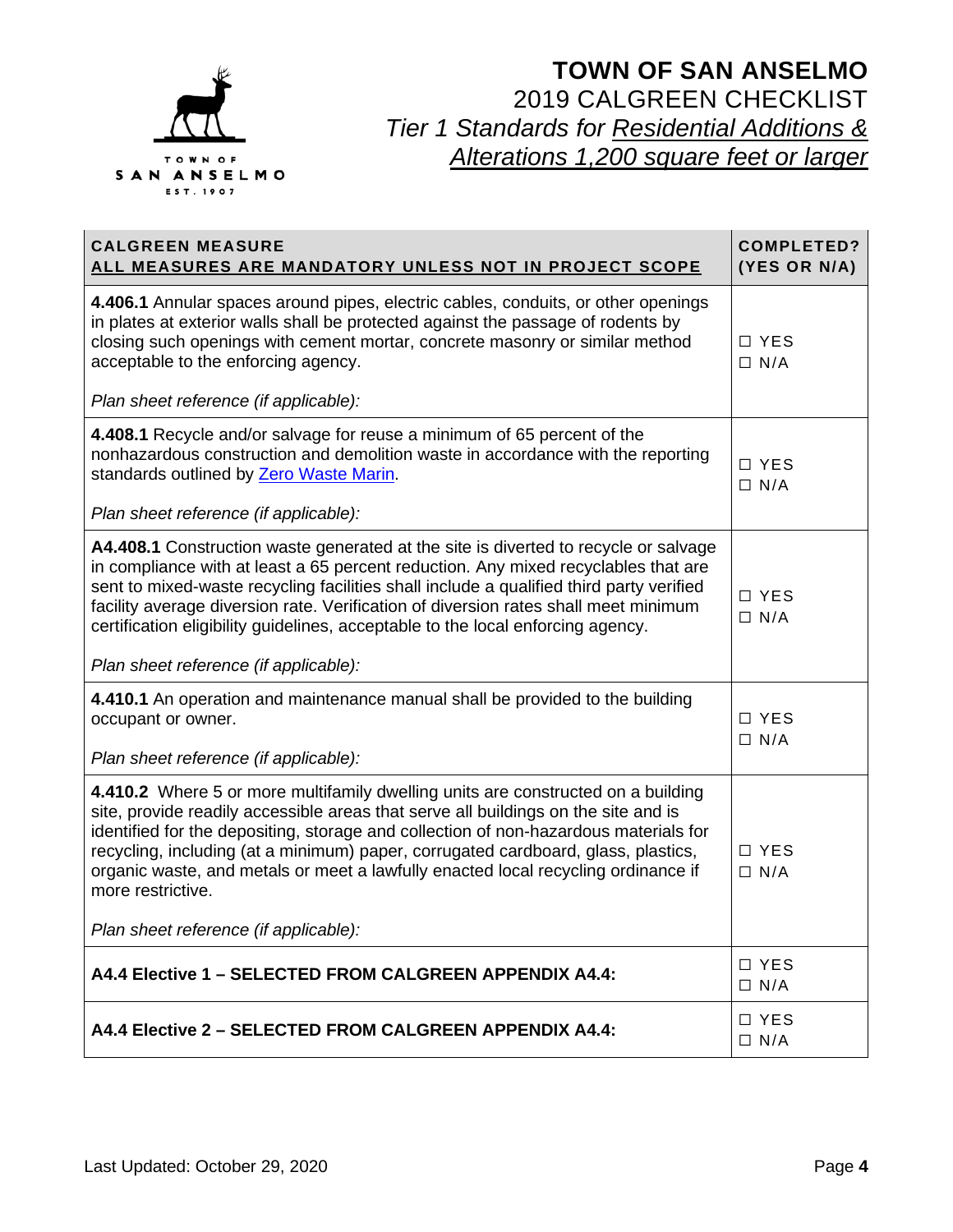

| <b>CALGREEN MEASURE</b><br>ALL MEASURES ARE MANDATORY UNLESS NOT IN PROJECT SCOPE                                                                                                                                                                                                                                                                                                                                                                                                                                                    | <b>COMPLETED?</b><br>(YES OR N/A) |
|--------------------------------------------------------------------------------------------------------------------------------------------------------------------------------------------------------------------------------------------------------------------------------------------------------------------------------------------------------------------------------------------------------------------------------------------------------------------------------------------------------------------------------------|-----------------------------------|
| 4.503.1 Any installed gas fireplace shall be a direct-vent sealed-combustion type.<br>Any installed woodstove or pellet stove shall comply with he U.S. EPA New Source<br>Performance Standards (NSPS) emission limits as applicable, and shall have a<br>permanent label indicating they are certified to meet the emission limits.<br>Woodstoves, pellet stoves and fireplaces shall also comply with the Bay Area Air<br><b>Quality Management District's Wood-Burning Devices Rule.</b><br>Plan sheet reference (if applicable): | $\Box$ YES<br>$\Box$ N/A          |
| 4.504.1 Duct openings and other related air distribution component openings shall<br>be covered during construction.<br>Plan sheet reference (if applicable):                                                                                                                                                                                                                                                                                                                                                                        | □ YES<br>$\Box$ N/A               |
| 4.504.2.1 Adhesives, sealants and caulks shall be compliant with VOC and other<br>toxic compound limits.<br>Plan sheet reference (if applicable):                                                                                                                                                                                                                                                                                                                                                                                    | □ YES<br>$\Box$ N/A               |
| 4.504.2.2 Paints, stains and other coatings shall be compliant with VOC limits.<br>Plan sheet reference (if applicable):                                                                                                                                                                                                                                                                                                                                                                                                             | $\Box$ YES<br>$\Box$ N/A          |
| 4.504.2.3 Aerosol paints and coatings shall be compliant with product weighted<br>MIR Limits for ROC and other toxic compounds.<br>Plan sheet reference (if applicable):                                                                                                                                                                                                                                                                                                                                                             | □ YES<br>$\Box$ N/A               |
| 4.504.2.4 Documentation shall be provided to verify that compliant VOC limit finish<br>materials have been used.<br>Plan sheet reference (if applicable):                                                                                                                                                                                                                                                                                                                                                                            | $\Box$ YES<br>$\Box$ N/A          |
| 4.504.3 Carpet and carpet systems shall be compliant with VOC limits.<br>Plan sheet reference (if applicable):                                                                                                                                                                                                                                                                                                                                                                                                                       | $\Box$ YES<br>$\Box$ N/A          |
| 4.504.4 80 percent of floor area receiving resilient flooring shall comply with<br>specified VOC criteria.<br>Plan sheet reference (if applicable):                                                                                                                                                                                                                                                                                                                                                                                  | □ YES<br>$\Box$ N/A               |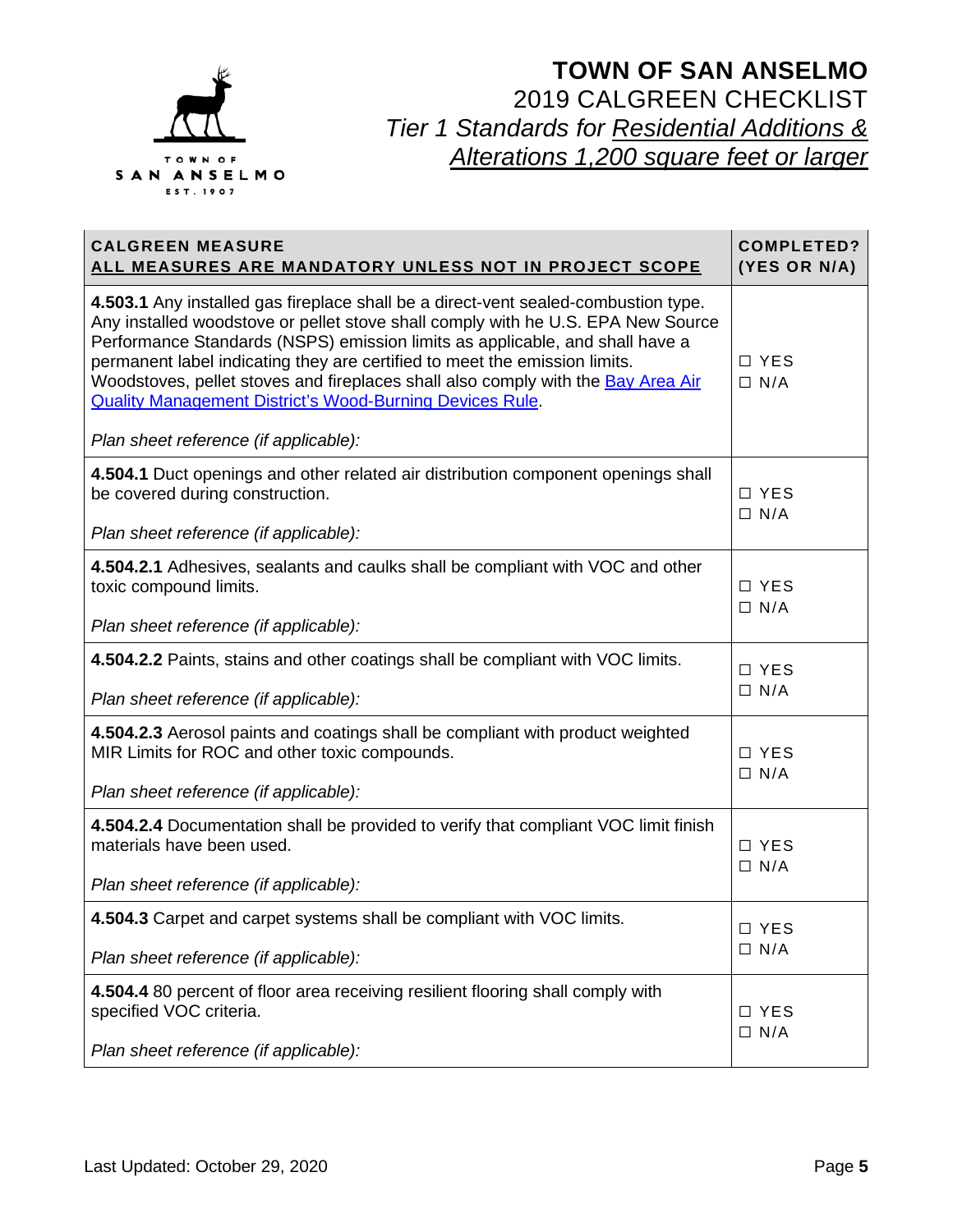

| <b>CALGREEN MEASURE</b><br>ALL MEASURES ARE MANDATORY UNLESS NOT IN PROJECT SCOPE                                                                                                                                                                                                                                                                                                                                                                                                                               | <b>COMPLETED?</b><br>(YES OR N/A) |
|-----------------------------------------------------------------------------------------------------------------------------------------------------------------------------------------------------------------------------------------------------------------------------------------------------------------------------------------------------------------------------------------------------------------------------------------------------------------------------------------------------------------|-----------------------------------|
| 4.504.5 Particleboard, medium density fiberboard (MDF), and hardwood plywood<br>used in interior finish systems shall comply with low formaldehyde emission<br>standards.<br>Plan sheet reference (if applicable):                                                                                                                                                                                                                                                                                              | $\Box$ YES<br>$\Box$ N/A          |
| A4.504.2 Install VOC compliant resilient flooring systems. Ninety (90) percent of<br>floor area receiving resilient flooring shall comply with the VOC-emission limits<br>established in section A4.504.2.<br>Plan sheet reference (if applicable):                                                                                                                                                                                                                                                             | $\Box$ YES<br>$\Box$ N/A          |
| A4.504.3 Thermal insulation installed in the building shall<br>install thermal insulation in compliance with VOC limits<br>Plan sheet reference (if applicable):                                                                                                                                                                                                                                                                                                                                                | $\Box$ YES<br>$\Box$ N/A          |
| 4.505.2 Vapor retarder and capillary break is installed at slab on grade foundations.<br>Plan sheet reference (if applicable):                                                                                                                                                                                                                                                                                                                                                                                  | □ YES<br>$\Box$ N/A               |
| 4.505.3 Moisture content of building materials used in wall and floor framing is<br>checked before enclosure.<br>Plan sheet reference (if applicable):                                                                                                                                                                                                                                                                                                                                                          | $\Box$ YES<br>$\Box$ N/A          |
| 4.506.1 Each bathroom shall be provided with the following:<br>1. ENERGY STAR fans ducted to terminate outside the building.<br>2. Fans must be controlled by a humidity control (Separate or built-in); OR<br>functioning as a component of a whole-house ventilation system.<br>Humidity controls with manual or automatic means of adjustment, capable<br>3.<br>of adjustment between a relative humidity range of $\leq$ 50 percent to a<br>maximum of 80 percent.<br>Plan sheet reference (if applicable): | $\Box$ YES<br>$\Box$ N/A          |